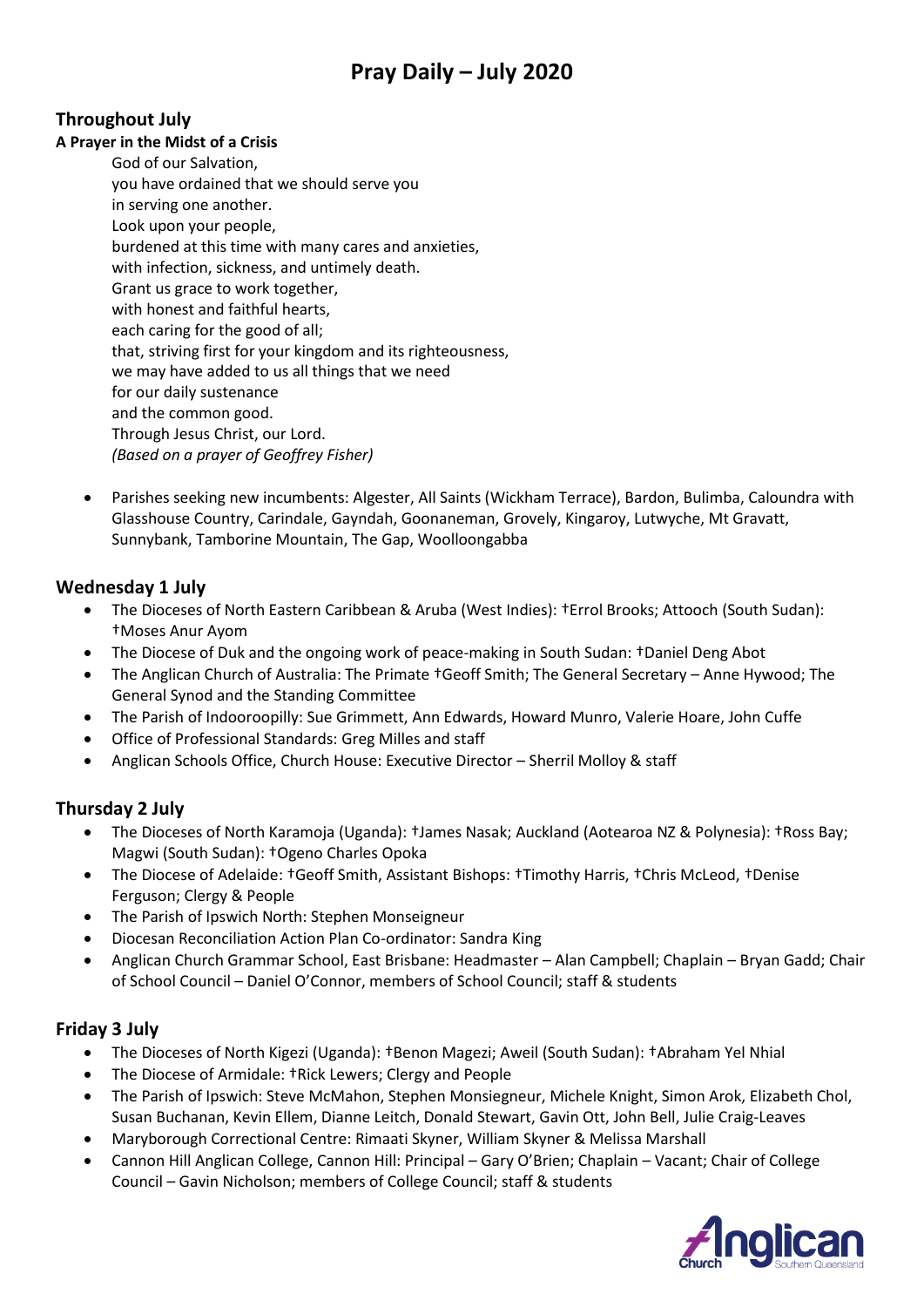### **Saturday 4 July**

- The Dioceses of North Mbale (Uganda): †Samuel Gidudu; Awerial (South Sudan): †David Akau Kuol Mayom; Kadugli & Nuba Mountains (Sudan): †Andudu Adam Elnail
- The Diocese of Bathurst: †Mark Calder; Clergy and People
- The Parish of Ithaca-Ashgrove: Margaret Wesley, Pam Hynd, Jack Hammer, Kathy Hammer, Geoffrey Traill
- Numinbah Correctional Centre: Margaret Hampson
- Canterbury College, Waterford: Principal Daniel Walker; Chaplain Elroy Mee; Chair of College Council Jeff Thomas; members of College Council; staff & students

### **Sunday 5 July**

- Pray for the united Church of Pakistan: †Humphrey Peters Bishop of Peshawar & Moderator of the Church of Pakistan
- The Diocese of Ballarat: †Garry Weatherill; Clergy and People
- The Parish of Ithaca-Red Hill: Bill Colbrahams Locum
- Southern Queensland Correctional Centre: Sue Barker
- Coomera Anglican College, Coomera: Principal Mark Sly; Chaplain Mary-Anne Rulfs; Chair of School Council – Stephen Knott; members of College Council; staff & students

### **Monday 6 July**

- The Dioceses of Awgu/Aninri (Nigeria): †Emmaunuel Ugwu; Kaduna (Nigeria): †Timothy Yahaya
- The Diocese of Bendigo: †Matt Brain; Clergy and People
- The Parish of Jimboomba: Dan Talbot, Ken Spreadborough, Maurice Collins, Jillian Crawford, David Lunniss
- Wolston Correctional Centre: David Lunniss & Ken Collins
- Fraser Coast Anglican College, Hervey Bay: Principal Joe Wright; Chaplain Jeff Jarvis; Chair of College Council – Kirsti Kee; members of College Council; staff & students

#### **Tuesday 7 July**

- The Dioceses of Awka (Nigeria): †Alexander Ibezim; Kafanchan (Nigeria): †Marcus Dogo
- The Diocese of Brisbane: †Phillip Aspinall; Assistant Bishops: †Cameron Venables, †Jeremy Greaves, †John Roundhill; Clergy and People
- The Parish of Kangaroo Point: Gary Harch, Colin Cussen, Sandy Marshall, Jane Mitchell
- Oratory of the Good Shepherd
- Hillbrook Anglican School, Enoggera: Principal Geoff Newton; Chaplain David Adams; Chair of School Council – Robert Seljak; members of School Council; staff & students

#### **Wednesday 8 July**

- The Dioceses of Northern Argentina (South America): †Nicholas Drayson; Awori (Nigeria): †Akin Atere
- The Diocese of Bunbury: †Ian Coutts, Clergy and People
- The Parish of Kawana Waters: Steven Wockner, Ron Robins, Robert Chippendale, Michael Martin, Allen Neil, Bob Woolner, Christine Woolner, Kevin Lewis, Harry Sharman
- Mathew Hale Public Library
- Matthew Flinders Anglican College, Buderim: Principal Stuart Meade; Chaplain Kathrin Koning; Chair of College Council – Evan Gilbert; members of College Council; staff & students

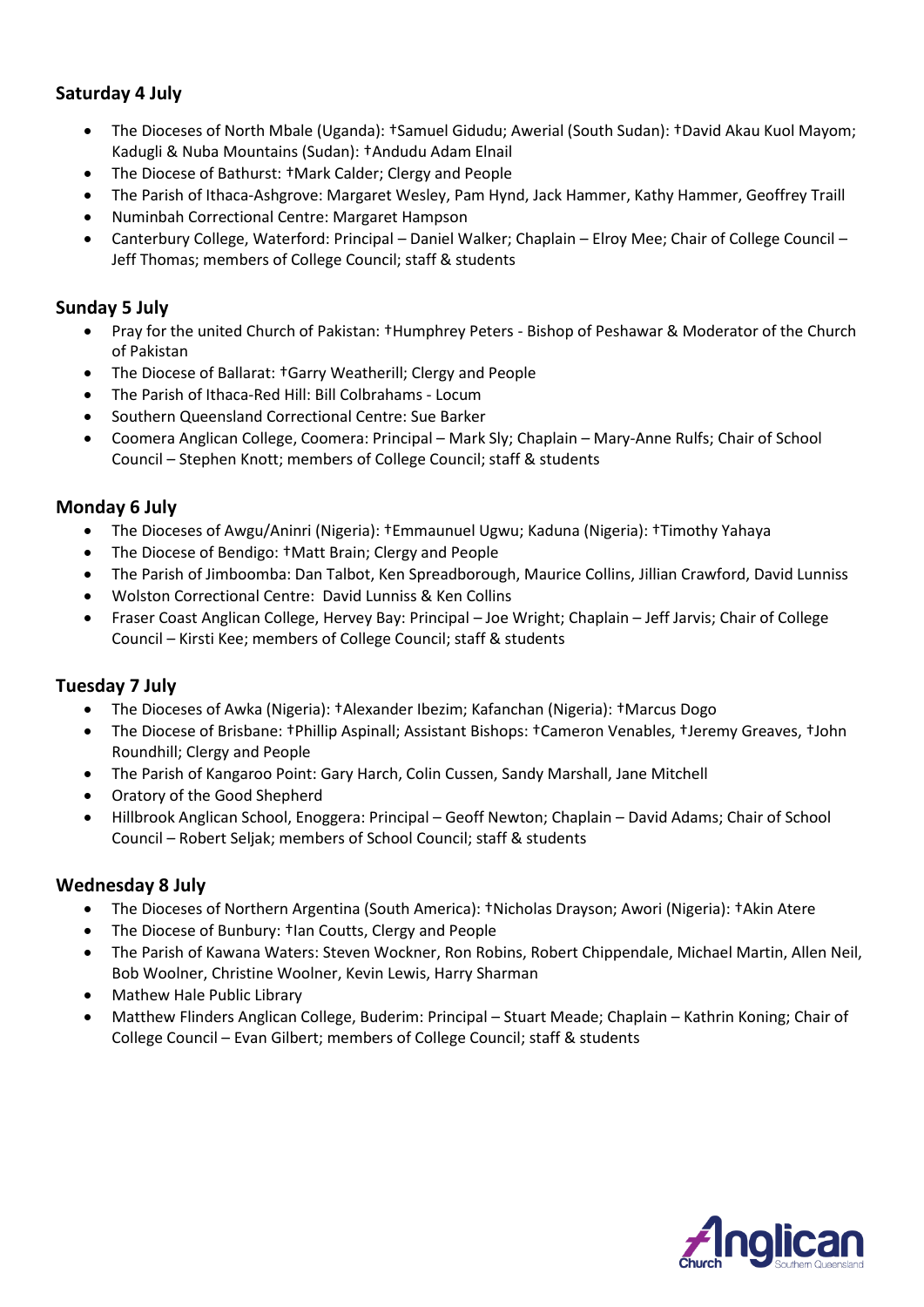# **Thursday 9 July**

- The Diocese of Badagry (Nigeria): †Joseph Adeyemi; The Episcopal Church of Northern California: †Barry Beisner
- The Diocese of Canberra-Goulburn: †Mark Short, Assistant Bishops: †Trevor Edwards, †Stephen Pickard & †Carol Wagner; Clergy and People
- The Parish of Kenmore-Brookfield: Jan Crombie, David Dean, Geoffrey Reeder, Josie Yarham, Colin Nicholson, Jonathan Kemp, Sandra Kjellgren
- MU Australia
- St Aidan's Anglican Girls' School, Corinda: Principal Toni Riordan; Chaplain Gillian Moses; Chair of School Council – Stephen Green; School Council members; staff & students

#### **Friday 10 July**

- The Diocese of Bangor (Wales): †Andrew John; The Episcopal Church of Northern Indiana: †Douglas Sparks
- Ministry to the Defence Force: †Grant Dibden; Chaplains & Members of the Defence Force
- The Parish of Kilcoy: Jilleen Chambers
- EPIC Assist
- St Andrew's Anglican College, Peregian Springs: Principal Chris Ivey; Chaplain Gary McClellan; Chair of College Council – Rosalyn Cheales; members of College Council; staff & students

### **Saturday 11 July**

- The Dioceses of Northern Luzon (Philippines): †Hilary Ayban Pasikan; Banks & Torres (Melanesia): †Alfred Patterson Worek; Kagera (Tanzania): †Darlington Bendankeha
- The Diocese of Gippsland: †Richard Treloar, Clergy and People
- The Parish of Kingaroy: Visiting Clergy
- Fortitude Valley, Trinity Centre Pantry
- St Hilda's School, Southport: Principal Wendy Lauman; Chaplain Patrick Duckworth; Chair of School Council – Susan Brandis; members of School Council; staff & students

#### **Sunday 12 July**

- Pray for the Anglican Church of Papua New Guinea: †Allan Migi Archbishop of Papua New Guinea
- The Diocese of Grafton: †Murray Harvey; Clergy and People
- The Parish of Laidley: Bob Blackburn Locum, Bill Ross
- Household of Deacons
- St Luke's Anglican School, Bundaberg: Principal Craig Merritt; Chaplain Iain Furby; Chair of School Council – Hermina Conradie; members of School Council; staff & students

#### **Monday 13 July**

- The Dioceses of Kajiado (Kenya): †Gadiel Katanga Lenini; Kajo-Keji (South Sudan): †Emmanuel Murye Modi; Kamango (Congo): †Sabiti Tibafa Daniel
- Ministry with the Aboriginal People of Australia: †Chris McLeod
- The Parish of Leichhardt-Chinchilla Anglican Mission Area (LCAMA): Terry Frewin
- Archbishop's Examining Chaplains
- St John's Anglican College, Forest Lake: Head of College Maria McIvor; Chaplain Vacant; Chair of College Council – Steve Scott; members of College Council; staff & students

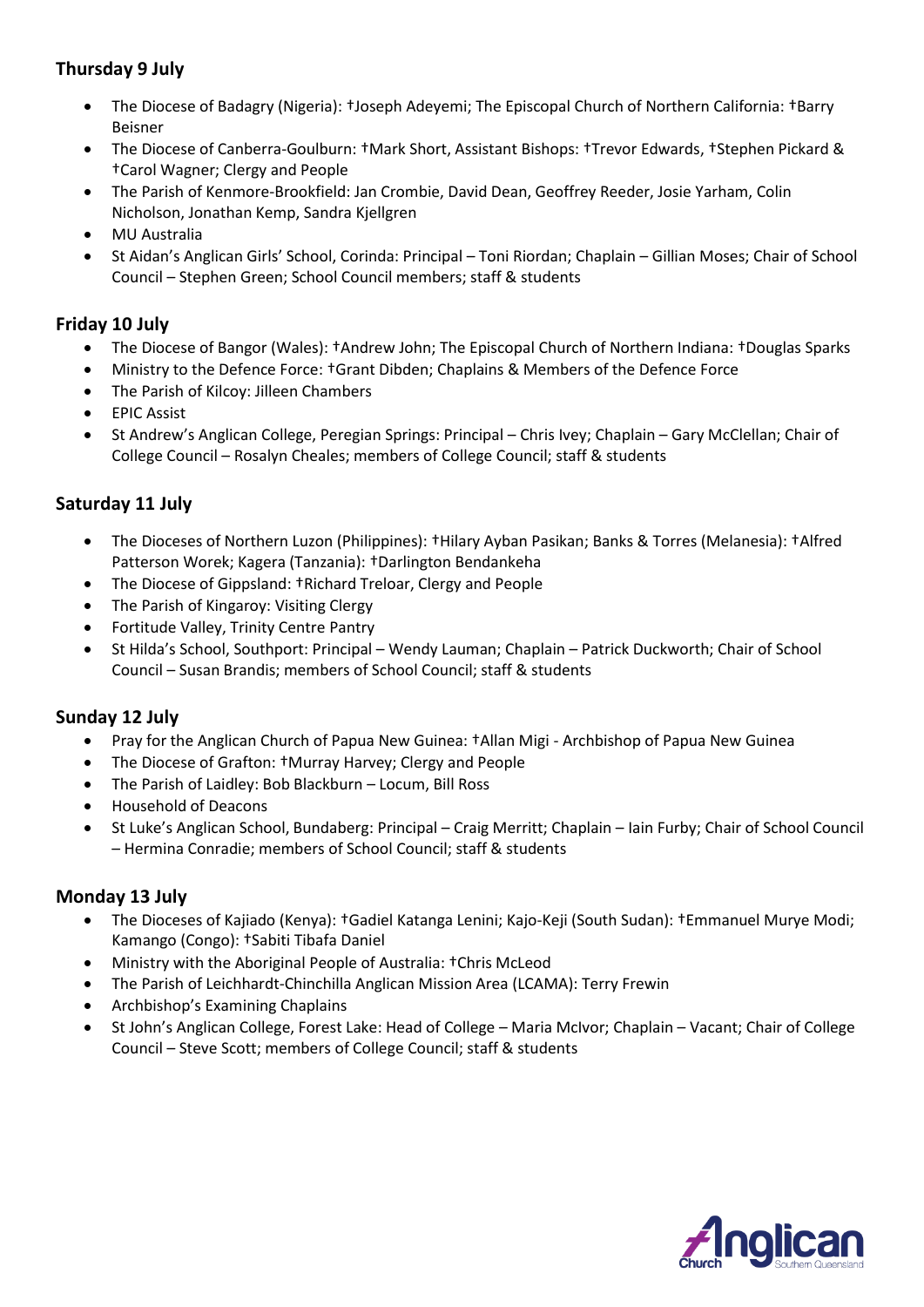# **Tuesday 14 July**

- The Dioceses of Northern Malawi (Central Africa): †Fanuel Emmanuel Magangani; Barbados (West Indies): †Michael Maxwell; Kampala (Uganda): †Stephen Samuel Kaziimba
- Ministry with the Torres Strait Island People of Australia
- The Parish of Logan: Geoff Hoyte, Robyn Cairns, Ian Chevis, Peter Grevett, Carol Hebron, Dianne Murphy, Mary Smith, Ian Turnbull, Peter Moore, Kevin Bell
- Diocesan Council
- St Margaret's Anglican Girls School, Ascot: Principal Roslyn Curtis; Chaplain Susan Crothers-Robertson; Chair of School Council – Alison Quinn; School Council members; staff & students

#### **Wednesday 15 July**

- The Dioceses of Northern Mexico (Mexico): †Francisco Moreno; Bari (Nigeria): †Idris Zubairu
- The Diocese of Melbourne: †Philip Freier; Assistant Bishops: †Genieve Blackwell, †Bradly Billings, †Paul Barker, †Kate Prowd; Clergy and People
- The Parish of Lutwyche: Bob Davidson Locum, Gary Blundell
- Parish secretaries and volunteer staff in the Diocese
- St Paul's School, Bald Hills: Headmaster Paul Browning; Chaplain Mark Leam; Acting Chair of School Council – Lynda Johnson; members of School Council; staff & students

### **Thursday 16 July**

- The Dioceses of Barisal (Bangladesh): †Shourabh Pholia; Barrackpore (North India): †Paritosh Canning; The Episcopal Church of Northern Michigan: †Rayford Ray
- The Diocese of Newcastle: †Peter Stuart; Assistant Bishops: †Sonia Roulston, †Charlie Murry; Clergy and People
- The Parish of Maleny: Jeanette Jamieson, Ann Shepperson, Kaye Pitman, Ron Grigg, Derek Barrett, Ingrid Busk
- Clergy with Permission to Officiate in the Diocese
- The Glennie School, Toowoomba: Principal Mary Anne Evans; Chaplain Sharon Mitchell; Chair of School Council – Paddy Nicholls; members of School Council; staff & students

#### **Friday 17 July**

- The Dioceses of Northern Philippines (Philippines): †Brent Alawas; Bath & Wells (England): †Peter Hancock
- The Diocese of the Northern Territory: †Greg Anderson; Clergy and People
- The Parish of Manly: Daniel Hobbs, Dianne Black, Judith Phillipps
- Abri Residential Aged Care Gold Coast
- The Southport School, Southport: Headmaster Greg Wain; Chaplain Jonathan Whereat; Chair of School Council – Fraser Perrin; members of School Council; staff & students

#### **Saturday 18 July**

- The Diocese of Kano (Nigeria): †Zakka Nyam
- The Diocese of North Queensland: †Keith Joseph; Clergy and People
- The Parish of Mitchell: Rick Gummow, Gerry Bahre
- Edwin Marsden Tooth Residential Aged Care Manly
- The Springfield Anglican College, Springfield: Principal Steven Morris; Chaplain Erika Williams; Chair of College Council – Tim Reid; members of College Council; staff & students

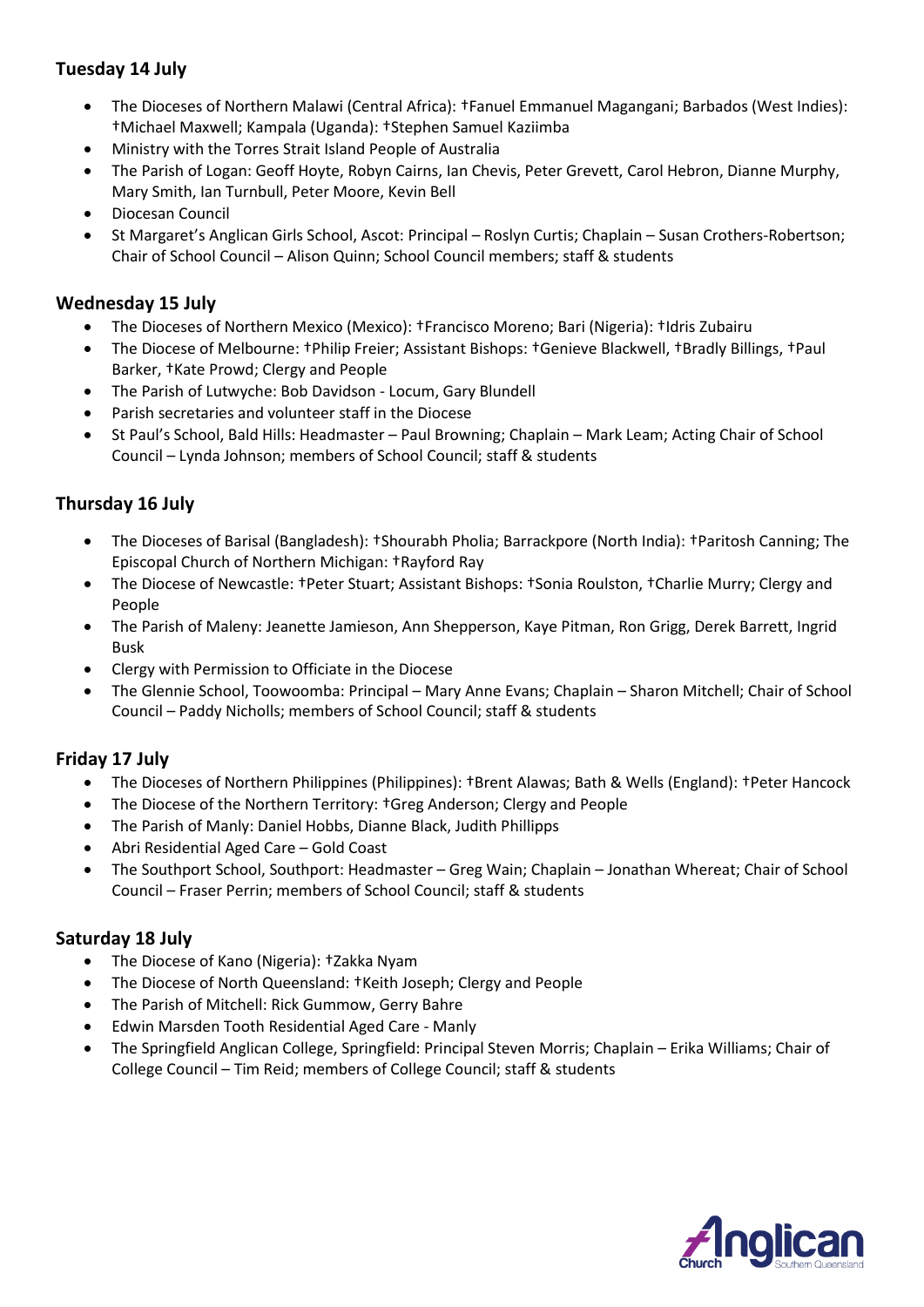### **Sunday 19 July**

- Pray for the Episcopal Church in the Philippines: †Joel Atiwag Pachao Prime Bishop of the Philippines
- The Diocese of North West Australia: †Gary Nelson; Clergy and People
- The Parish of Maroochydore: Tania Eichler, Robert Davidson, Philip Robinson, John Barnes
- Kirami Residential Aged Care Hervey Bay
- Toowoomba Anglican School, Toowoomba: Head of School Simon Lees; Chaplain Zoe Browne; Chair of School Council – Mac Drysdale; members of School Council; staff & students

### **Monday 20 July**

- The Dioceses of Northern Uganda (Uganda): †Johnson Gakumba; Bauchi (Nigeria): †Musa Tula; The Episcopal Church of Kansas: †Cathleen Bascom
- The Diocese of Perth: †Kay Goldsworthy; Assistant Bishops: †Kate Wilmot, †Jeremy James; Clergy and People
- The Parish of Maryborough: Sue Wilson, Godfrey Gilmour, Andrea Maslin, Melissa Marshall
- Anglicare SQ Children & Families Residential (Caloundra)
- West Moreton Anglican College, Karrabin: Principal Geoff McLay; Chaplaincy team Louise Orpe, Brenda Davis & Juliana Bate; Chair of College Council – Ian Lupton; members of School Council; staff & students

### **Tuesday 21 July**

- The Dioceses of Northern Zambia (Central Africa): †Albert Chama; Belize (West Indies): †Philip Wright; Kanyakumari (South India): †A R Chelliah
- The Diocese of Riverina: †Donald Kirk; Clergy and People
- The Parish of Millmerran: David Snape Missioner Locum
- Anglicare SQ Children & Families Residential (Logan)
- All Saints Anglican School, Merrimac: Headmaster Patrick Wallas; Chaplain Ann McGuinness; Chair of School Council – John Fradgley; members of School Council; staff & students

#### **Wednesday 22 July**

- The Diocese of Northwest Ankole (Uganda): †Amos Magezi
- The Diocese of Rockhampton: Vacant; Clergy and People
- The Parish of Moggill-Mt Crosby: †Rob Nolan
- Anglicare SQ Community Aged & Disability, North Coast (Bundaberg)
- St John's College UQ: Rose Alwyn Warden; Chaplain Ceri Wynne; Chair of Council John Peden; members of College Council; staff & students

#### **Thursday 23 July**

- The Dioceses of Benin (Nigeria): †Peter Imasuen; Bermuda (Bermuda): †Nicholas Dill; The Episcopal Church of Northwest Texas: †Scott Mayer
- The Diocese of Sydney: †Glenn Davies; Assistant Bishops: †Peter Hayward, †Christopher Edwards, †Peter Lin, †Michael Stead, †Malcolm Richards, †Gary Siew Leong Koo; Clergy and People
- The Parish of Morningside: Martyn Hope, Warwick Humphries, Ron Paschke
- Anglicare SQ Community Aged & Disability, North Coast (Hervey Bay)
- St Francis Theological College, Milton: Principal †Jonathan Holland; Academic Dean Peter Kline; staff; sessional lecturers & students

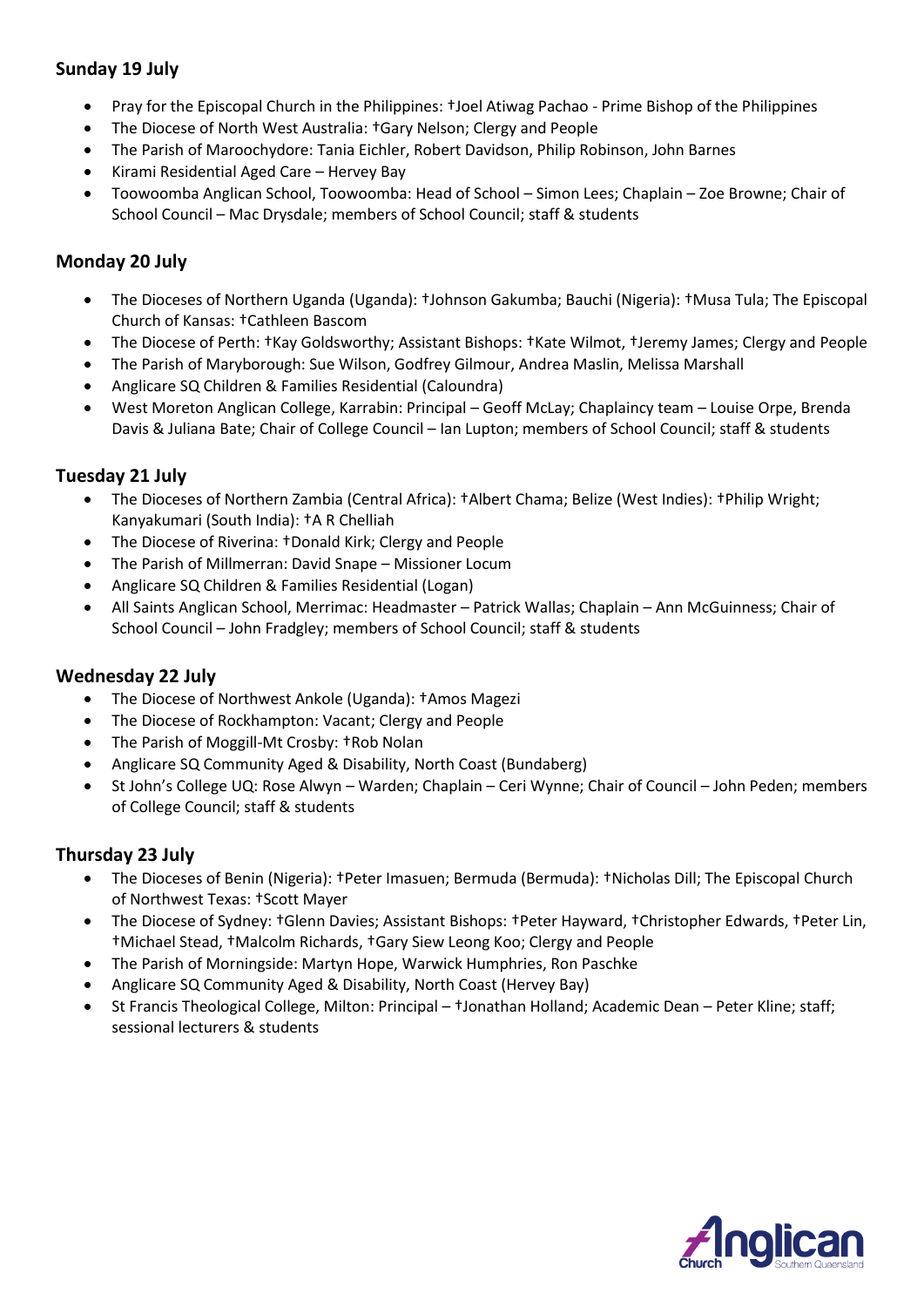### **Friday 24 July**

- The Episcopal Churches of Northwestern Pennsylvania: †Sean Rowe; Bethlehem: †Kevin Nichols
- The Diocese of Tasmania: †Richard Condie; Assistant Bishop: †Chris Jones; Clergy and People
- The Parish of Mt Gravatt: Gary Smith, Scott Windred, Cheryl Selvage, Colin Roberts, Trevor Butler, Elissa Cotroneo, Claire Johnson
- Anglicare SQ Community Aged & Disability, West
- Anglican Schools Australia Management Committee and Member Schools: President Peter Laurence

### **Saturday 25 July**

- The Dioceses of Norwich (England): †Graham James; Bhopal (North India): †Manoj Charan; Kapoeta (South Sudan): †Isaac Deu Chol
- The Diocese of The Murray: †Keith Dalby; Clergy and People
- The Parish of Mudgeeraba: Harry Reuss, John McNamee, David Heussler, Geoffrey Bransgrove, Desmond Pritchard
- Anglicare SQ Community Aged & Disability, West (Toowoomba)
- All Anglican Schools Business Managers/Bursars and Senior Leaders

### **Sunday 26 July**

- Pray for the Lambeth Conference team as they work on the Lambeth Conference in 2021 due to COVID 19
- The Diocese of Wangaratta: †Clarence Bester; Clergy and People
- The Parish of Mundubbera-Eidsvold-Monto: Jeff Balnaves
- Anglicare SQ Community Aged & Disability, North Coast (Nambour)
- State School Teachers

### **Monday 27 July**

- The Dioceses of Nova Scotia & Prince Edward Island (Canada): †Ronald Wayne Cutler; Bida (Nigeria): †Jonah Kolo; Karachi (Pakistan): †Sadiq Daniel
- The Diocese of Willochra: †John Stead; Clergy and People
- The Parish of Nambour: Ralph Bowles, Theodor Svensen
- Anglicare SQ Community Aged & Disability, North Coast (Bokarina)

### **Tuesday 28 July**

- The Dioceses of Nsukka (Nigeria): †Aloysius Agbo; Biharamulo (Tanzania): †Yusuph Vithalis; Karamoja (Uganda): †Joseph Abura
- The Parish of Nanango: Robert Chippendale Locum
- Congregations in communion with the Anglican Church

#### **Wednesday 29 July**

- The Dioceses of Nyahururu (Kenya): †Stephen Kabora; Birmingham (England): †David Andrew Urquhart
- The Parish of Nerang: Harry Reuss, Joy White, Ross Burnett
- Chermside Anglican Welfare Ministries

#### **Thursday 30 July**

- The Dioceses of Nzara (South Sudan): †Richard Bbikoyesu Aquilla; Blackburn (England): †Julian Tudor Henderson; Bo (Sierra Leone) (West Africa): †Solomon Leonard Scott-Manga
- The Parish of New Farm: Olaf Anderson, Ian Mundy, Tim Booth
- Men's Sheds